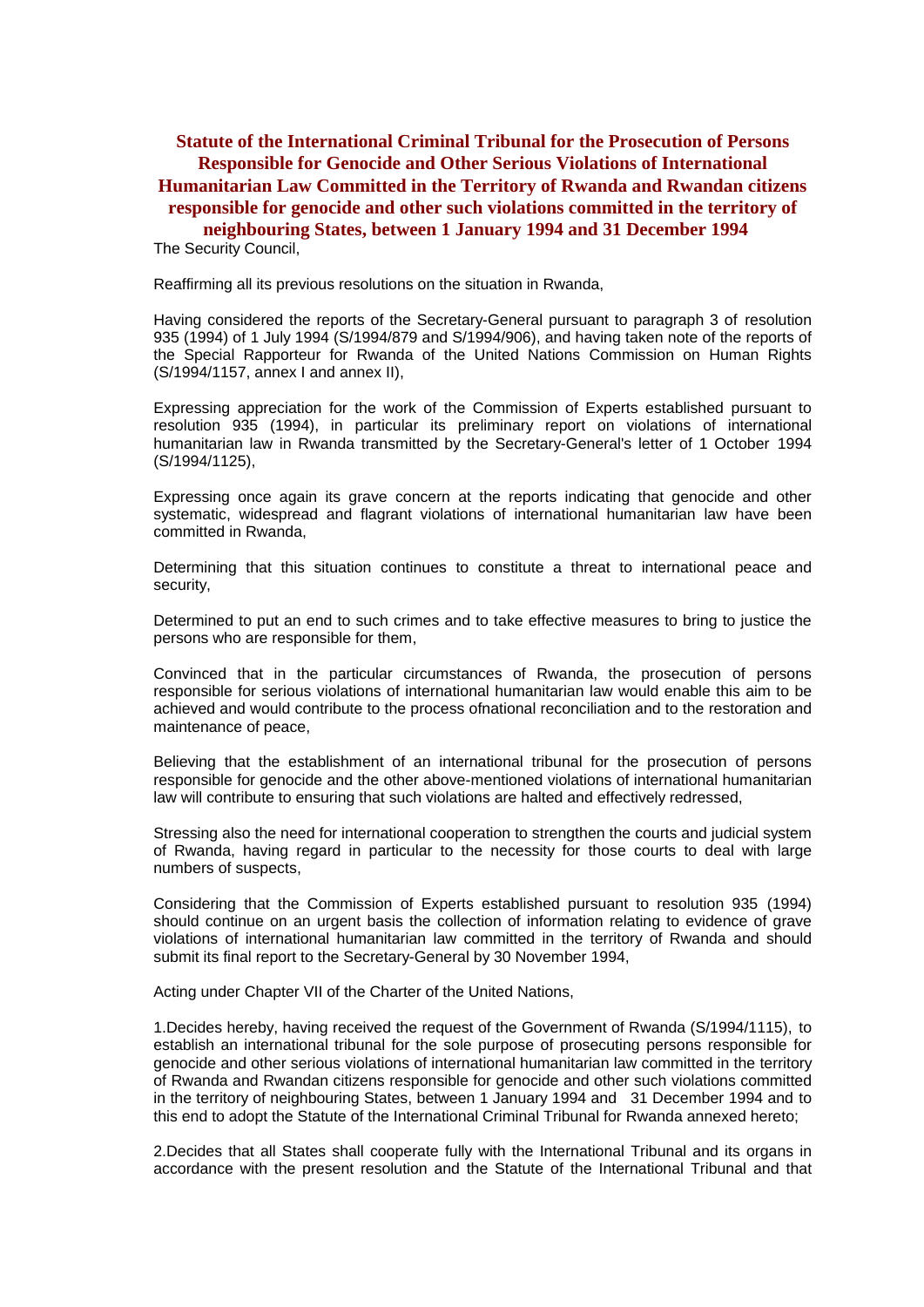consequently all States shall take any measures necessary under their domestic law to implement the provisions of the present resolution and the Statute, including the obligation of States to comply with requests for assistance or orders issued by a Trial Chamber under Article 28 of the Statute, and requests States to keep the Secretary-General informed of such measures;

3.Considers that the Government of Rwanda should be notified prior to the taking of decisions under articles 26 and 27 of the Statute;

4.Urges States and intergovernmental and non-governmental organizations to contribute funds, equipment and services to the International Tribunal, including the offer of expert personnel;

5.Requests the Secretary-General to implement this resolution urgently and in particular to make practical arrangements for the effective functioning of the International Tribunal, including recommendations to the Council as to

possible locations for the seat of the International Tribunal at the earliest time and to report periodically to the Council;

6.Decides that the seat of the International Tribunal shall be determined by the Council having regard to considerations of justice and fairness as well as administrative efficiency, including access to witnesses, and economy, and subject to the conclusion of appropriate arrangements between the United Nations and the State of the seat, acceptable to the Council, having regard to the fact that the International Tribunal may meet away from its seat when it considers it necessary for the efficient exercise of its functions; and decides that an office will be established and proceedings will be conducted in Rwanda, where feasible and appropriate, subject to the conclusion of similar appropriate arrangements;

7.Decides to consider increasing the number of judges and Trial Chambers of the International Tribunal if it becomes necessary;

8.Decides to remain actively seized of the matter.

#### **Annex**

# **Statute of the International Tribunal for Rwanda**

Having been established by the Security Council acting under Chapter VII of the Charter of the United Nations, the International Criminal Tribunal for the Prosecution of Persons Responsible for Genocide and Other Serious Violations of International Humanitarian Law Committed in the Territory of Rwanda and Rwandan citizens responsible for genocide and other such violations committed in the territory of neighbouring States, between 1 January 1994 and 31 December 1994 (hereinafter referred to as "the International Tribunal for Rwanda") shall function in accordance with the provisions of the present Statute.

#### **Article 1**

Competence of the International Tribunal for Rwanda

The International Tribunal for Rwanda shall have the power to prosecute persons responsible for serious violations of international humanitarian law committed in the territory of Rwanda and Rwandan citizens responsible for such violations committed in the territory of neighbouring States, between 1 January 1994 and 31 December 1994, in accordance with the provisions of the present Statute.

## **Article 2**

#### Genocide

1.The International Tribunal for Rwanda shall have the power to prosecute persons committing genocide as defined in paragraph 2 of this article or of committing any of the other acts enumerated in paragraph 3 of this article.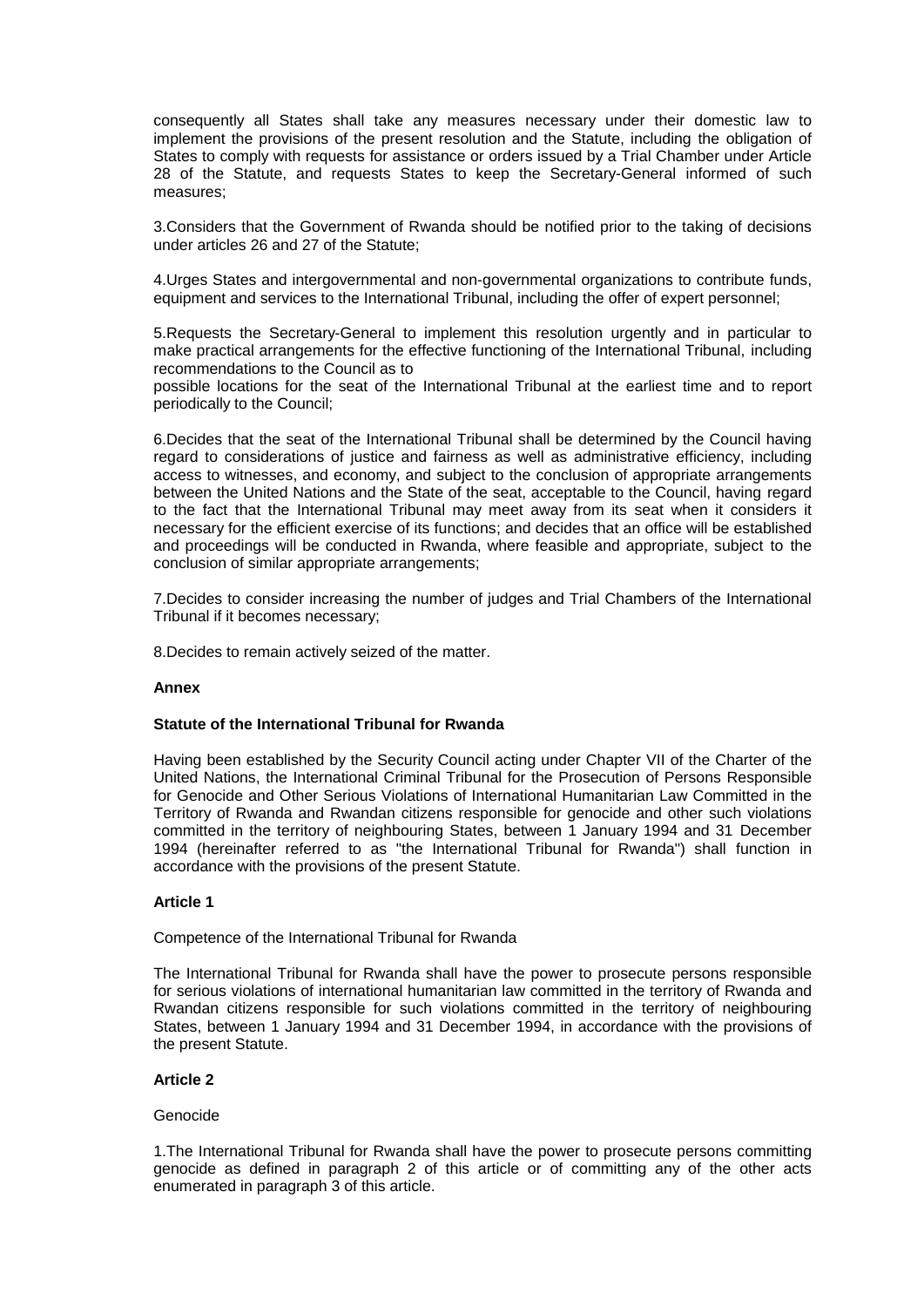2.Genocide means any of the following acts committed with intent to destroy, in whole or in part, a national, ethnical, racial or religious group, as such:

(a)Killing members of the group;

(b)Causing serious bodily or mental harm to members of the group;

(c)Deliberately inflicting on the group conditions of life calculated to bring about its physical destruction in whole or in part;

(d)Imposing measures intended to prevent births within the group;

- (e)Forcibly transferring children of the group to another group.
- 3.The following acts shall be punishable:

(a)Genocide;

(b)Conspiracy to commit genocide;

(c)Direct and public incitement to commit genocide;

- (d)Attempt to commit genocide;
- (e)Complicity in genocide.

#### **Article 3**

Crimes against humanity

The International Tribunal for Rwanda shall have the power to prosecute persons responsible for the following crimes when committed as part of a widespread or systematic attack against any civilian population on national, political, ethnic, racial or religious grounds:

(a)Murder;

- (b)Extermination;
- (c)Enslavement;
- (d)Deportation;
- (e)Imprisonment ;
- (f)Torture;
- (g)Rape;

(h)Persecutions on political, racial and religious grounds;

(i)Other inhumane acts.

# **Article 4**

Violations of Article 3 common to the Geneva

Conventions and of Additional Protocol II

The International Tribunal for Rwanda shall have the power to prosecute persons committing or ordering to be committed serious violations of Article 3 common to the Geneva Conventions of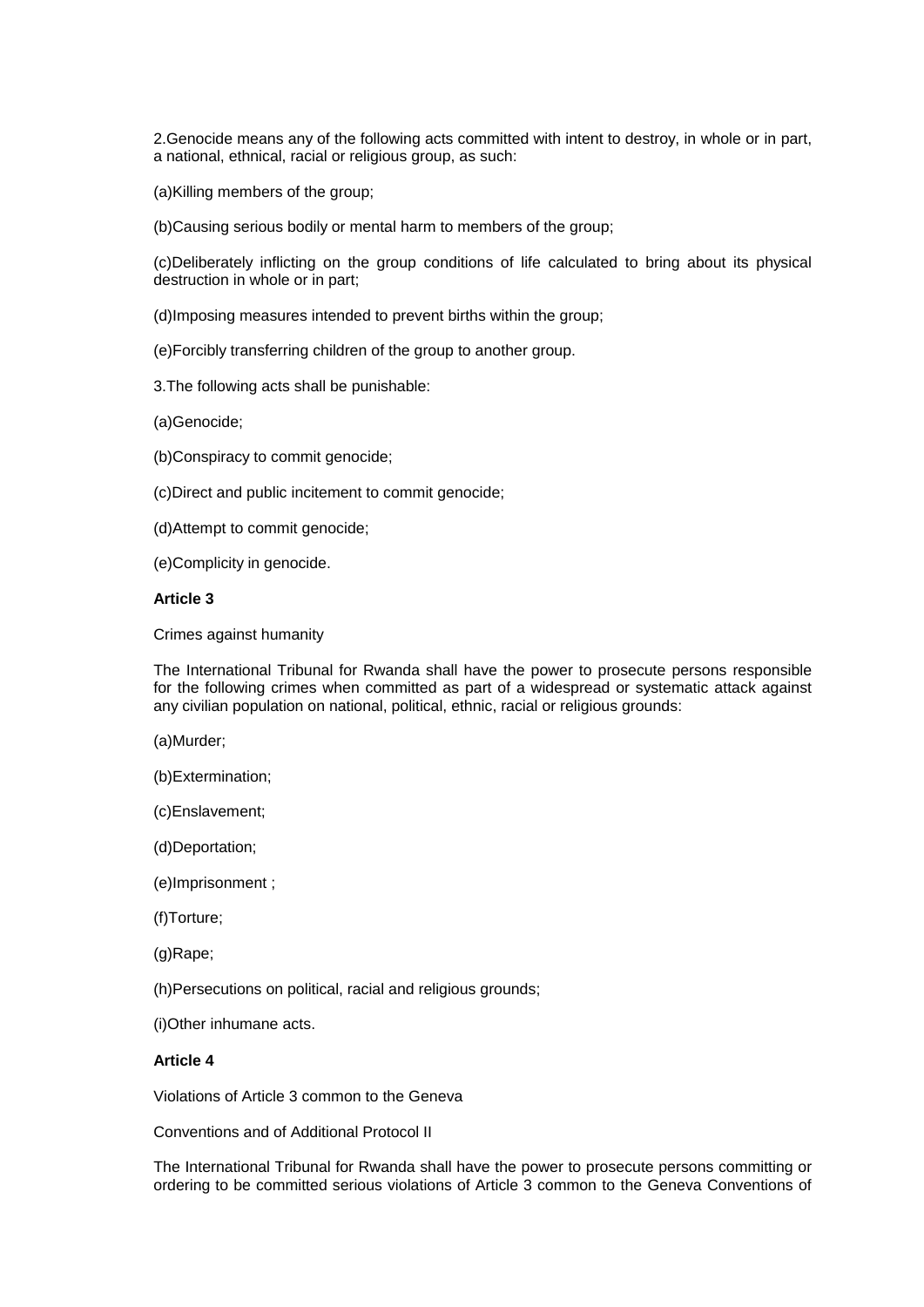12 August 1949 for the Protection of War Victims, and of Additional Protocol II thereto of 8 June 1977. These violations shall include, but shall not be limited to:

(a)Violence to life, health and physical or mental well-being of persons, in particular murder as well as cruel treatment such as torture, mutilation or any form of corporal punishment;

(b)Collective punishments;

(c)Taking of hostages;

(d)Acts of terrorism;

(e)Outrages upon personal dignity, in particular humiliating and degrading treatment, rape, enforced prostitution and any form of indecent assault;

(f)Pillage;

(g)The passing of sentences and the carrying out of executions without previous judgement pronounced by a regularly constituted court, affording all the judicial guarantees which are recognized as indispensable by civilized peoples;

(h)Threats to commit any of the foregoing acts.

#### **Article 5**

Personal jurisdiction

The International Tribunal for Rwanda shall have jurisdiction over natural persons pursuant to the provisions of the present Statute.

#### **Article 6**

Individual criminal responsibility

1.A person who planned, instigated, ordered, committed or otherwise aided and abetted in the planning, preparation or execution of a crime referred to in articles 2 to 4 of the present Statute, shall be individually responsible for the crime.

2.The official position of any accused person, whether as Head of State or Government or as a responsible Government official, shall not relieve such person of criminal responsibility nor mitigate punishment.

3.The fact that any of the acts referred to in articles 2 to 4 of the present Statute was committed by a subordinate does not relieve his or her superior of criminal responsibility if he or she knew or had reason to know that the subordinate was about to commit such acts or had done so and the superior failed to take the necessary and reasonable measures to prevent such acts or to punish the perpetrators thereof.

4.The fact that an accused person acted pursuant to an order of a Government or of a superior shall not relieve him or her of criminal responsibility, but may be considered in mitigation of punishment if the International Tribunal for Rwanda determines that justice so requires.

# **Article 7**

Territorial and temporal jurisdiction

The territorial jurisdiction of the International Tribunal for Rwanda shall extend to the territory of Rwanda including its land surface and airspace as well as to the territory of neighbouring States in respect of serious violations of international humanitarian law committed by Rwandan citizens. The temporal jurisdiction of the International Tribunal for Rwanda shall extend to a period beginning on 1 January 1994 and ending on 31 December 1994.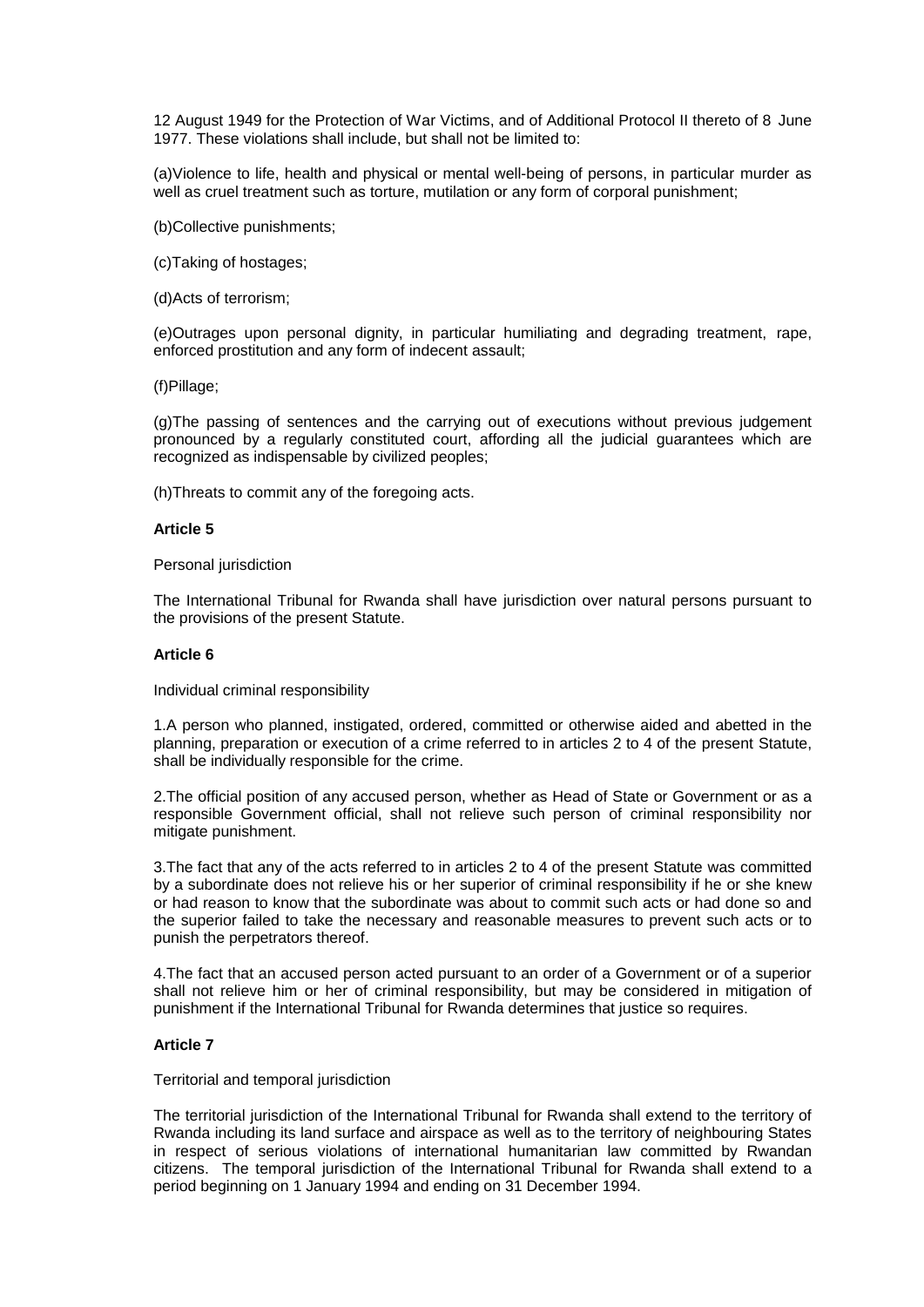## **Article 8**

#### Concurrent jurisdiction

1.The International Tribunal for Rwanda and national courts shall have concurrent jurisdiction to prosecute persons for serious violations of international humanitarian law committed in the territory of Rwanda and Rwandan citizens for such violations committed in the territory of neighbouring States, between 1 January 1994 and 31 December 1994.

2.The International Tribunal for Rwanda shall have primacy over the national courts of all States. At any stage of the procedure, the International Tribunal for Rwanda may formally request national courts to defer to its competence in accordance with the present Statute and the Rules of Procedure and Evidence of the International Tribunal for Rwanda.

#### **Article 9**

#### Non bis in idem

1.No person shall be tried before a national court for acts constituting serious violations of international humanitarian law under the present Statute, for which he or she has already been tried by the International Tribunal for Rwanda.

2.A person who has been tried by a national court for acts constituting serious violations of international humanitarian law may be subsequently tried by the International Tribunal for Rwanda only if:

(a)The act for which he or she was tried was characterized as an ordinary crime; or

(b)The national court proceedings were not impartial or independent, were designed to shield the accused from international criminal responsibility, or the case was not diligently prosecuted.

3.In considering the penalty to be imposed on a person convicted of a crime under the present Statute, the International Tribunal for Rwanda shall take into account the extent to which any penalty imposed by a national court on the same person for the same act has already been served.

## **Article 10**

Organization of the International Tribunal for Rwanda

The International Tribunal for Rwanda shall consist of the following organs:

(a)The Chambers, comprising two Trial Chambers and an Appeals Chamber;

(b)The Prosecutor; and

(c)A Registry.

**Article 11** As amended by Security Council Resolution 1411 of 17 May 2002

Composition of the Chambers

1. The Chambers shall be composed of sixteen independent judges, no two of whom may be nationals of the same State, who shall serve as follows:

(a) Three judges shall serve in each of the Trial Chambers;

(b) Seven judges shall be members of the Appeals Chamber. The Appeals Chamber shall, for each appeal, be composed of five of its members.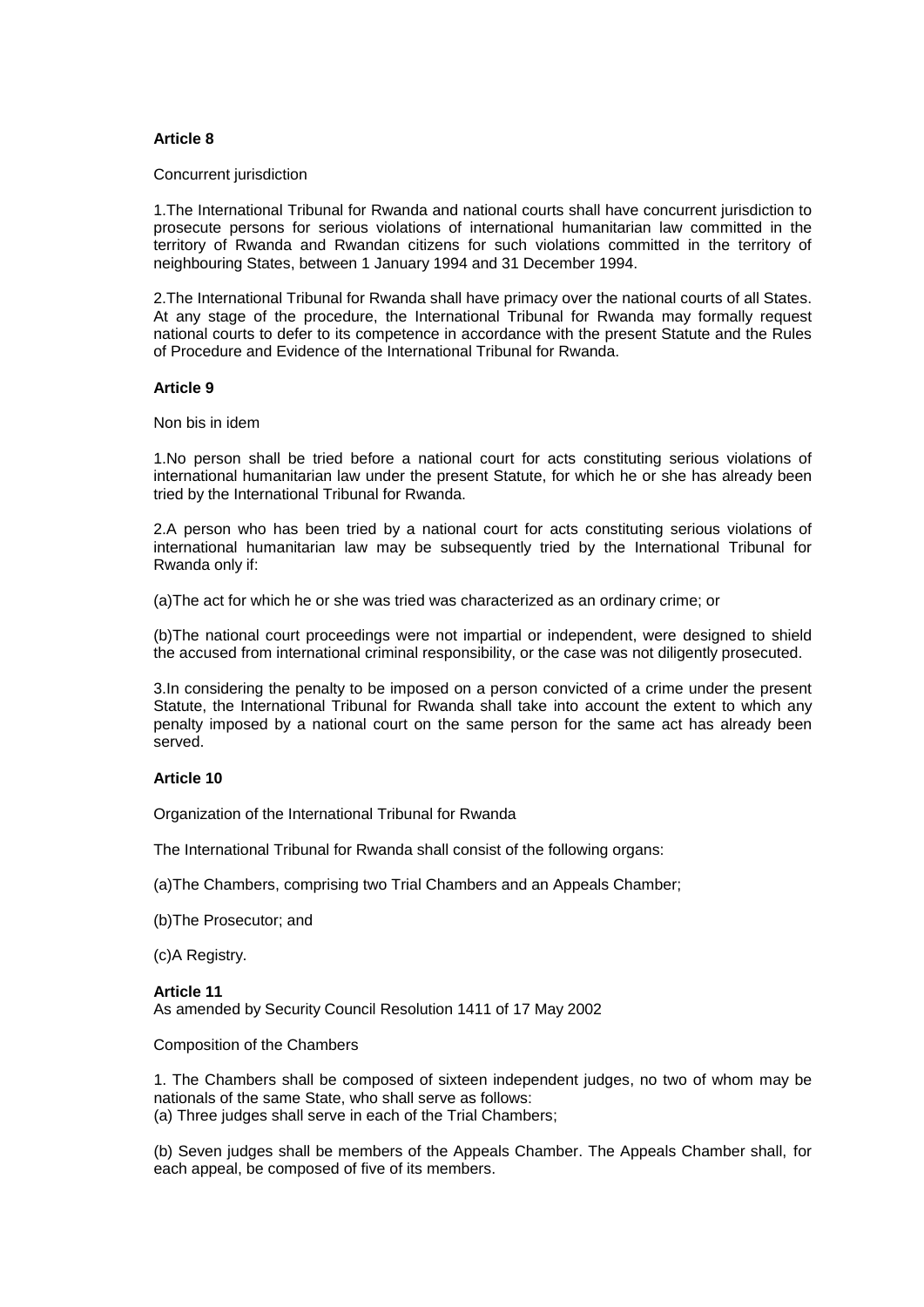**2. A person who for the purposes of membership of the Chambers of the International Tribunal for Rwanda could be regarded as a national of more than one State shall be deemed to be a national of the State in which that person ordinarily exercises civil and political rights.**

# **Article 12**

Qualification and election of judges

1.The judges shall be persons of high moral character, impartiality and integrity who possess the qualifications required in their respective countries for appointment to the highest judicial offices. In the overall composition of the Chambers due account shall be taken of the experience of the judges in criminal law, international law, including international humanitarian law and human rights law.

2.The members of the Appeals Chamber of the International Tribunal for the Prosecution of Persons Responsible for Serious Violations of International Law Committed in the Territory of the Former Yugoslavia since 1991 (hereinafter referred to as "the International Tribunal for the Former Yugoslavia") shall also serve as the members of the Appeals Chamber of the International Tribunal for Rwanda.

3.The judges of the Trial Chambers of the International Tribunal for Rwanda shall be elected by the General Assembly from a list submitted by the Security Council, in the following manner:

(a)The Secretary-General shall invite nominations for judges of the Trial Chambers from States Members of the United Nations and non-member States maintaining permanent observer missions at United Nations Headquarters;

(b)Within thirty days of the date of the invitation of the Secretary-General, each State may nominate up to two candidates meeting the qualifications set out in paragraph 1 above, no two of whom shall be of the same nationality and neither of whom shall be of the same nationality as any judge on the Appeals Chamber:

(c)The Secretary-General shall forward the nominations received to the Security Council. From the nominations received the Security Council shall establish a list of not less than twelve and not more than eighteen candidates, taking due account of adequate representation on the International Tribunal for Rwanda of the principal legal systems of the world;

(d)The President of the Security Council shall transmit the list of candidates to the President of the General Assembly. From that list the General Assembly shall elect the six judges of the Trial Chambers. The candidates who receive an absolute majority of the votes of the States Members of the United Nations and of the non-Member States maintaining permanent observer missions at United Nations Headquarters, shall be declared elected. Should two candidates of the same nationality obtain the required majority vote, the one who received the higher number of votes shall be considered elected.

4.In the event of a vacancy in the Trial Chambers, after consultation with the Presidents of the Security Council and of the General Assembly, the Secretary-General shall appoint a person meeting the qualifications of paragraph 1 above, for the remainder of the term of office concerned.

5.The judges of the Trial Chambers shall be elected for a term of four years. The terms and conditions of service shall be those of the judges of the International Tribunal for the Former Yugoslavia. They shall be eligible for re-election.

## **Article 13**

Officers and members of the Chambers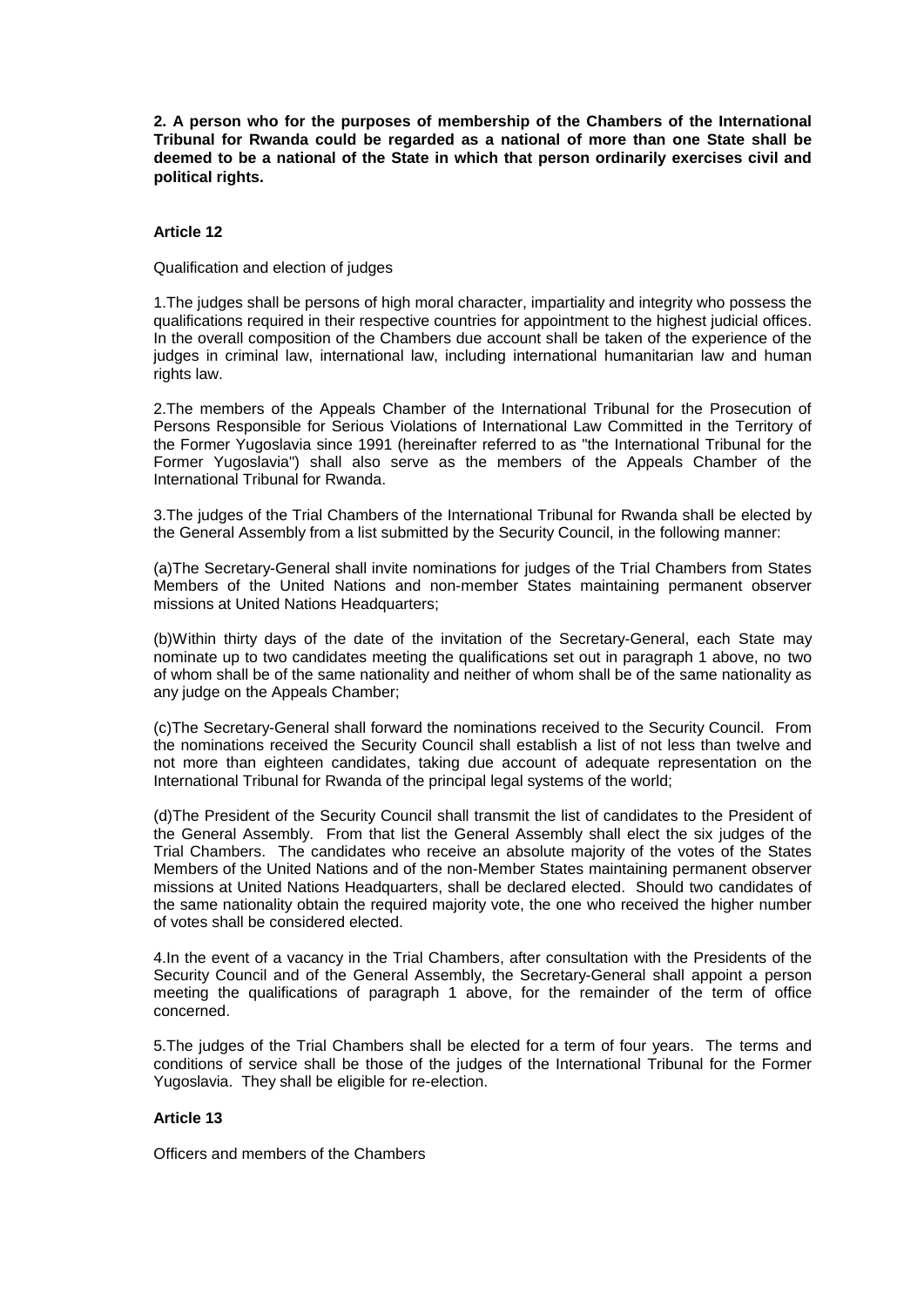1.The judges of the International Tribunal for Rwanda shall elect a President.

2.After consultation with the judges of the International Tribunal for Rwanda, the President shall assign the judges to the Trial Chambers. A judge shall serve only in the Chamber to which he or she was assigned.

3.The judges of each Trial Chamber shall elect a Presiding Judge, who shall conduct all of the proceedings of that Trial Chamber as a whole.

## **Article 14**

Rules of procedure and evidence

The judges of the International Tribunal for Rwanda shall adopt, for the purpose of proceedings before the International Tribunal for Rwanda, the rules of procedure and evidence for the conduct of the pre-trial phase of the proceedings, trials and appeals, the admission of evidence, the protection of victims and witnesses and other appropriate matters of the International Tribunal for the Former Yugoslavia with such changes as they deem necessary.

## **Article 15**

#### The Prosecutor

1.The Prosecutor shall be responsible for the investigation and prosecution of persons responsible for serious violations of international humanitarian law committed in the territory of Rwanda and Rwandan citizens responsible for such violations committed in the territory of neighbouring States, between 1 January 1994 and 31 December 1994.

2.The Prosecutor shall act independently as a separate organ of the International Tribunal for Rwanda. He or she shall not seek or receive instructions from any Government or from any other source.

3.The Prosecutor of the International Tribunal for the Former Yugoslavia shall also serve as the Prosecutor of the International Tribunal for Rwanda. He or she shall have additional staff, including an additional Deputy Prosecutor, to assist with prosecutions before the International Tribunal for Rwanda. Such staff shall be appointed by the Secretary-General on the recommendation of the Prosecutor.

## **Article 16**

The Registry

1.The Registry shall be responsible for the administration and servicing of the International Tribunal for Rwanda.

2.The Registry shall consist of a Registrar and such other staff as may be required.

3.The Registrar shall be appointed by the Secretary-General after consultation with the President of the International Tribunal for Rwanda. He or she shall serve for a four- year term and be eligible for reappointment. The terms and conditions of service of the Registrar shall be those of an Assistant Secretary-General of the United Nations.

4.The staff of the Registry shall be appointed by the Secretary-General on the recommendation of the Registrar.

# **Article 17**

Investigation and preparation of indictment

1.The Prosecutor shall initiate investigations ex-officio or on the basis of information obtained from any source, particularly from Governments, United Nations organs, intergovernmental and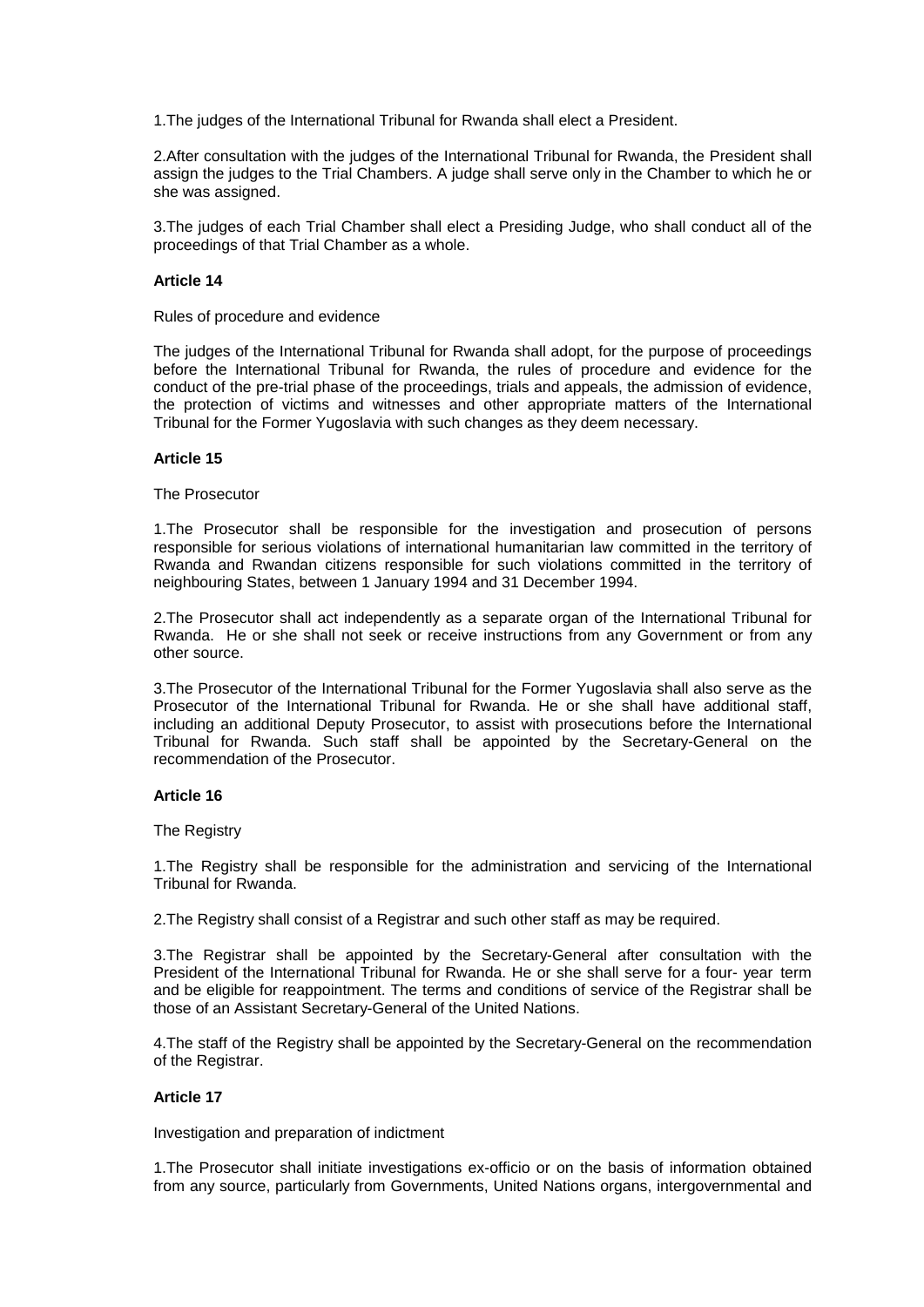non-governmental organizations. The Prosecutor shall assess the information received or obtained and decide whether there is sufficient basis to proceed.

2.The Prosecutor shall have the power to question suspects, victims and witnesses, to collect evidence and to conduct on-site investigations. In carrying out these tasks, the Prosecutor may, as appropriate, seek the assistance of the State authorities concerned.

3.If questioned, the suspect shall be entitled to be assisted by counsel of his or her own choice, including the right to have legal assistance assigned to the suspect without payment by him or her in any such case if he or she does not have sufficient means to pay for it, as well as to necessary translation into and from a language he or she speaks and understands.

4.Upon a determination that a prima facie case exists, the Prosecutor shall prepare an indictment containing a concise statement of the facts and the crime or crimes with which the accused is charged under the Statute. The indictment shall be transmitted to a judge of the Trial Chamber.

## **Article 18**

Review of the indictment

1.The judge of the Trial Chamber to whom the indictment has been transmitted shall review it. If satisfied that a prima facie case has been established by the Prosecutor, he or she shall confirm the indictment. If not so satisfied, the indictment shall be dismissed.

2.Upon confirmation of an indictment, the judge may, at the request of the Prosecutor, issue such orders and warrants for the arrest, detention, surrender or transfer of persons, and any other orders as may be required for the conduct of the trial.

# **Article 19**

Commencement and conduct of trial proceedings

1.The Trial Chambers shall ensure that a trial is fair and expeditious and that proceedings are conducted in accordance with the rules of procedure and evidence, with full respect for the rights of the accused and due regard for the protection of victims and witnesses.

2.A person against whom an indictment has been confirmed shall, pursuant to an order or an arrest warrant of the International Tribunal for Rwanda, be taken into custody, immediately informed of the charges against him or her and transferred to the International Tribunal for Rwanda.

3.The Trial Chamber shall read the indictment, satisfy itself that the rights of the accused are respected, confirm that the accused understands the indictment, and instruct the accused to enter a plea. The Trial Chamber shall then set the date for trial.

4.The hearings shall be public unless the Trial Chamber decides to close the proceedings in accordance with its rules of procedure and evidence.

## **Article 20**

Rights of the accused

1.All persons shall be equal before the International Tribunal for Rwanda.

2.In the determination of charges against him or her, the accused shall be entitled to a fair and public hearing, subject to article 21 of the Statute.

3.The accused shall be presumed innocent until proved guilty according to the provisions of the present Statute.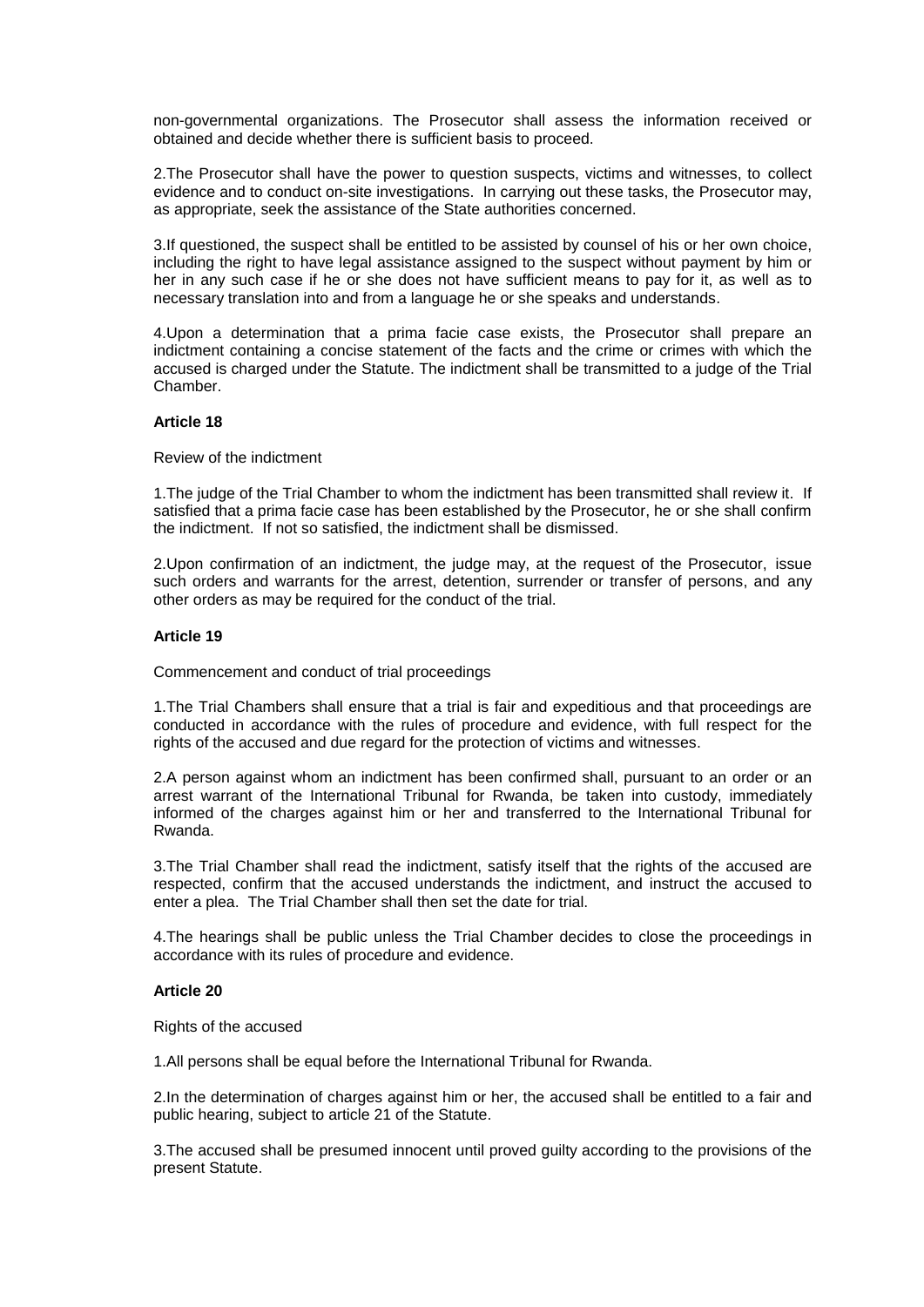4.In the determination of any charge against the accused pursuant to the present Statute, the accused shall be entitled to the following minimum guarantees, in full equality:

(a)To be informed promptly and in detail in a language which he or she understands of the nature and cause of the charge against him or her;

(b)To have adequate time and facilities for the preparation of his or her defence and to communicate with counsel of his or her own choosing;

(c)To be tried without undue delay;

(d)To be tried in his or her presence, and to defend himself or herself in person or through legal assistance of his or her own choosing; to be informed, if he or she does not have legal assistance, of this right; and to have legal assistance assigned to him or her, in any case where the interests of justice so require, and without payment by him or her in any such case if he or she does not have sufficient means to pay for it;

(e)To examine, or have examined, the witnesses against him or her and to obtain the attendance and examination of witnesses on his or her behalf under the same conditions as witnesses against him or her;

(f)To have the free assistance of an interpreter if he or she cannot understand or speak the language used in the International Tribunal for Rwanda;

(g)Not to be compelled to testify against himself or herself or to confess guilt.

## **Article 21**

Protection of victims and witnesses

The International Tribunal for Rwanda shall provide in its rules of procedure and evidence for the protection of victims and witnesses. Such protection measures shall include, but shall not be limited to, the conduct of in camera proceedings and the protection of the victim's identity.

## **Article 22**

#### **Judgement**

1.The Trial Chambers shall pronounce judgements and impose sentences and penalties on persons convicted of serious violations of international humanitarian law.

2.The judgement shall be rendered by a majority of the judges of the Trial Chamber, and shall be delivered by the Trial Chamber in public. It shall be accompanied by a reasoned opinion in writing, to which separate or dissenting opinions may be appended.

## **Article 23**

#### **Penalties**

1.The penalty imposed by the Trial Chamber shall be limited to imprisonment. In determining the terms of imprisonment, the Trial Chambers shall have recourse to the general practice regarding prison sentences in the courts of Rwanda.

2.In imposing the sentences, the Trial Chambers should take into account such factors as the gravity of the offence and the individual circumstances of the convicted person.

3.In addition to imprisonment, the Trial Chambers may order the return of any property and proceeds acquired by criminal conduct, including by means of duress, to their rightful owners.

#### **Article 24**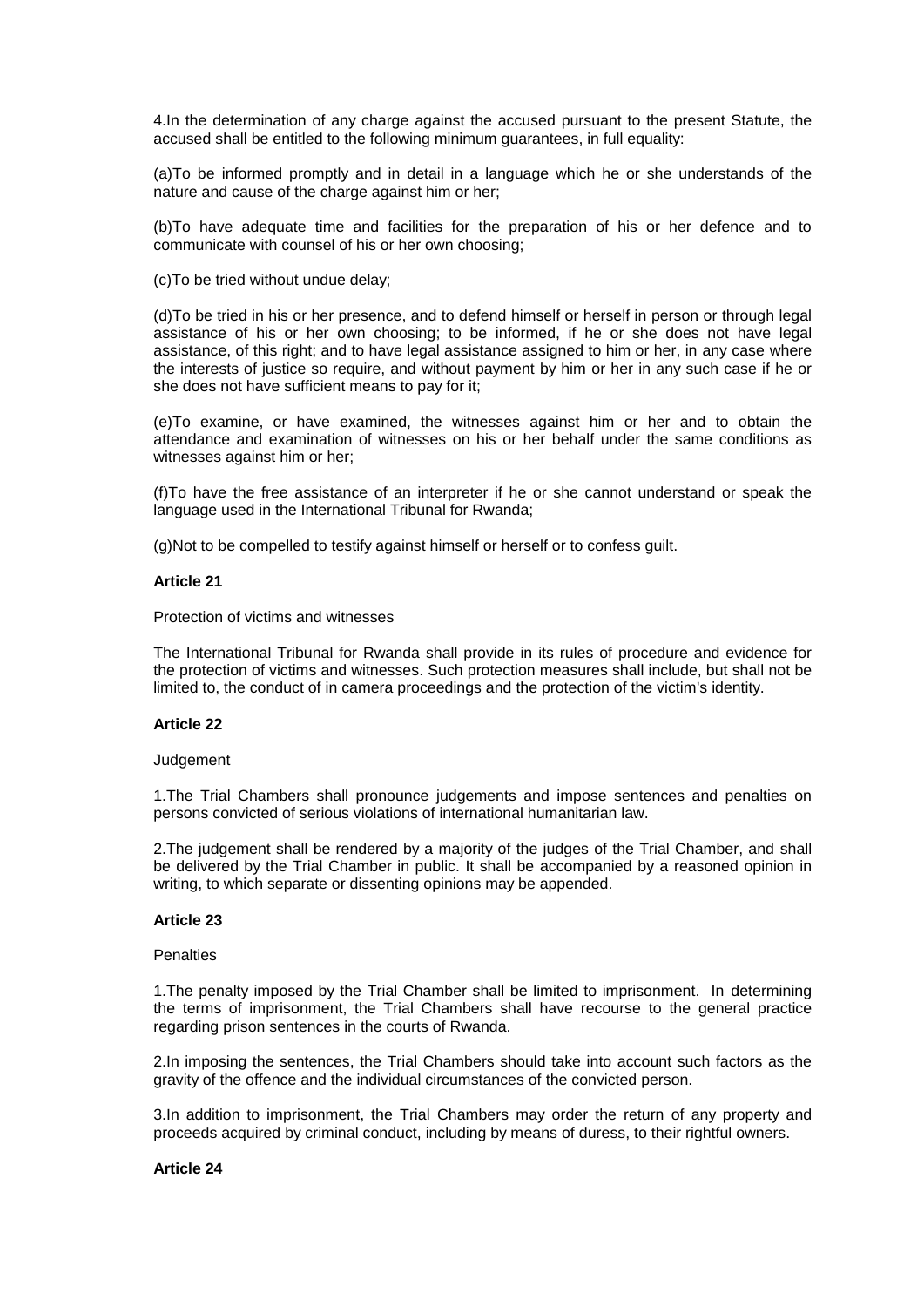### Appellate proceedings

1.The Appeals Chamber shall hear appeals from persons convicted by the Trial Chambers or from the Prosecutor on the following grounds:

(a)An error on a question of law invalidating the decision; or

(b)An error of fact which has occasioned a miscarriage of justice.

2.The Appeals Chamber may affirm, reverse or revise the decisions taken by the Trial Chambers.

#### **Article 25**

Review proceedings

Where a new fact has been discovered which was not known at the time of the proceedings before the Trial Chambers or the Appeals Chamber and which could have been a decisive factor in reaching the decision, the convicted person or the Prosecutor may submit to the International Tribunal for Rwanda an application for review of the judgement.

#### **Article 26**

#### Enforcement of sentences

Imprisonment shall be served in Rwanda or any of the States on a list of States which have indicated to the Security Council their willingness to accept convicted persons, as designated by the International Tribunal for Rwanda. Such imprisonment shall be in accordance with the applicable law of the State concerned, subject to the supervision of the International Tribunal for Rwanda.

# **Article 27**

#### Pardon or commutation of sentences

If, pursuant to the applicable law of the State in which the convicted person is imprisoned, he or she is eligible for pardon or commutation of sentence, the State concerned shall notify the International Tribunal for Rwanda accordingly. There shall only be pardon or commutation of sentence if the President of the International Tribunal for Rwanda, in consultation with the judges, so decides on the basis of the interests of justice and the general principles of law.

## **Article 28**

Cooperation and judicial assistance

1.States shall cooperate with the International Tribunal for Rwanda in the investigation and prosecution of persons accused of committing serious violations of international humanitarian law.

2.States shall comply without undue delay with any request for assistance or an order issued by a Trial Chamber, including, but not limited to:

- (a)The identification and location of persons;
- (b)The taking of testimony and the production of evidence;
- (c)The service of documents;
- (d)The arrest or detention of persons;
- (e)The surrender or the transfer of the accused to the International Tribunal for Rwanda.